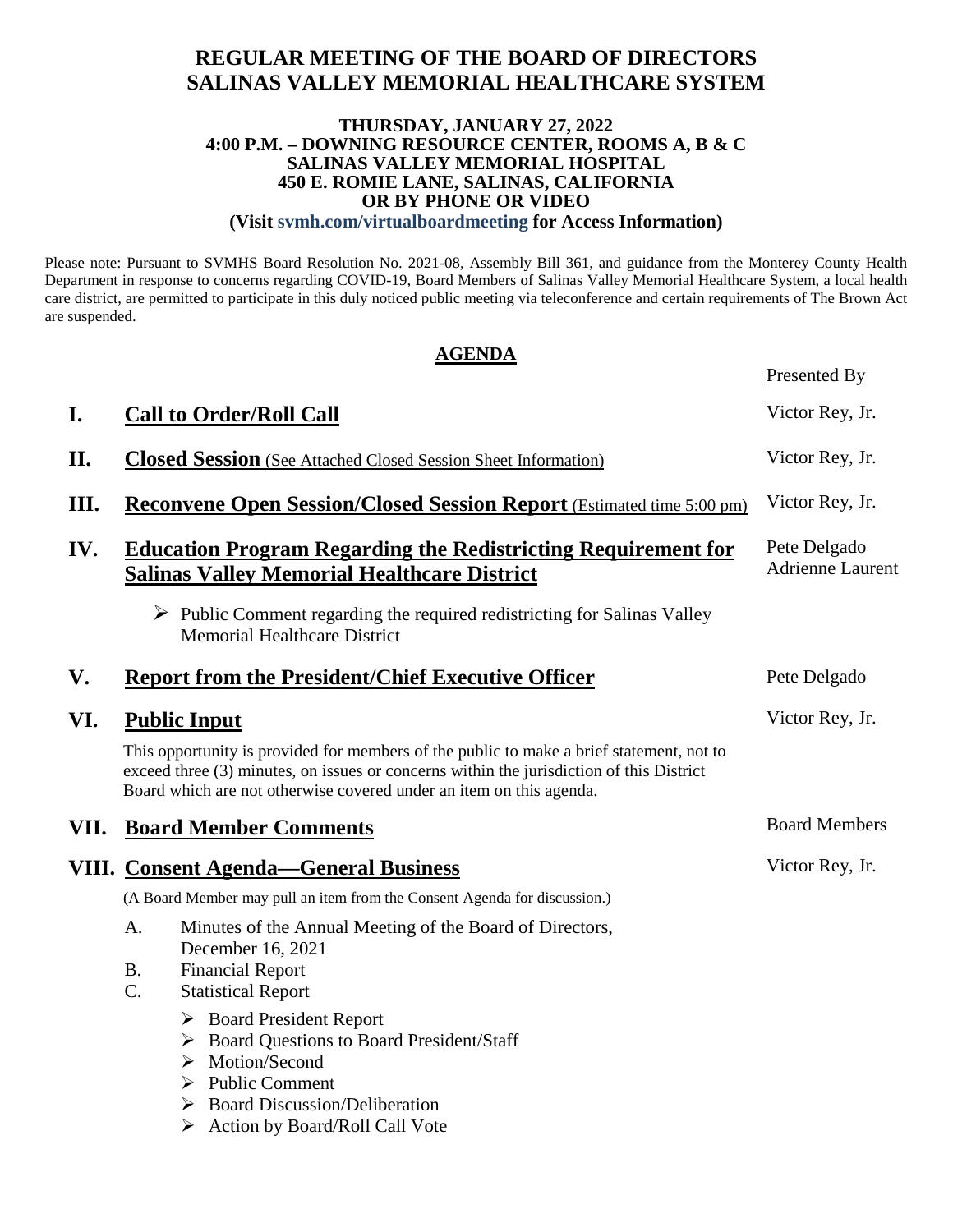# **IX. Reports on Standing and Special Committees**

| A.        | <b>Quality and Efficient Practices Committee</b><br>Minutes from the January 24, 2022 Quality and Efficient Practices<br>Committee meeting have been provided to the Board. Additional<br>Report from Committee Chair, if any.                                                                                                                                                                                                                                                                                       | Juan Cabrera          |
|-----------|----------------------------------------------------------------------------------------------------------------------------------------------------------------------------------------------------------------------------------------------------------------------------------------------------------------------------------------------------------------------------------------------------------------------------------------------------------------------------------------------------------------------|-----------------------|
| <b>B.</b> | <b>Finance Committee</b><br>Minutes from the January 24, 2022 Finance Committee meeting<br>have been provided to the Board. Five proposed<br>recommendations has been made to the Board.                                                                                                                                                                                                                                                                                                                             | <b>Richard Turner</b> |
|           | 1.<br>Recommend Board Approval of Sentrics Interactive<br>Patient Care Solutions System as Sole Source Justification<br>and Contract Award<br>$\triangleright$ Committee Chair Report<br>> Board Questions to Committee Chair/Staff<br>$\triangleright$ Motion/Second<br>$\triangleright$ Public Comment<br>$\triangleright$ Board Discussion/Deliberation<br>$\triangleright$ Action by Board/Roll Call Vote                                                                                                        |                       |
|           | 2.<br>Recommend Board Approval of Contract Award to<br>Mercury Healthcare for a New Customer Relationship<br>Management (CRM) Platform<br>$\triangleright$ Staff Report<br>$\triangleright$ Committee Questions to Staff<br>$\triangleright$ Motion/Second<br>$\triangleright$ Public Comment<br>$\triangleright$ Committee Discussion/Deliberation<br>$\triangleright$ Action by Committee/Roll Call Vote                                                                                                           |                       |
|           | 3.<br>Recommend Board Approval of the Abbott Street Lease<br>Agreement between Salinas Valley Memorial Healthcare<br>System and Uni-Kool Partners for Additional Parking<br>Located at 241 Abbott Street, Salinas<br><b>Staff Report</b><br>➤<br>$\blacktriangleright$<br><b>Committee Questions to Staff</b><br>$\blacktriangleright$<br>Motion/Second<br><b>Public Comment</b><br>$\blacktriangleright$<br><b>Committee Discussion/Deliberation</b><br>$\blacktriangleright$<br>Action by Committee/Roll Call Vote |                       |
|           | Recommend Board Approval of the Hellmuth, Obata &<br>4.<br>Kasabaum Inc. (HOK) Agreement for Space Programming<br>& Full Tenant Design Improvements for the Downing<br>Resource Center (DRC) Expansion - Basement<br><b>Staff Report</b><br>➤<br><b>Committee Questions to Staff</b><br>$\blacktriangleright$<br>$\blacktriangleright$<br>Motion/Second<br>$\blacktriangleright$<br><b>Public Comment</b><br>$\blacktriangleright$<br><b>Committee Discussion/Deliberation</b>                                       |                       |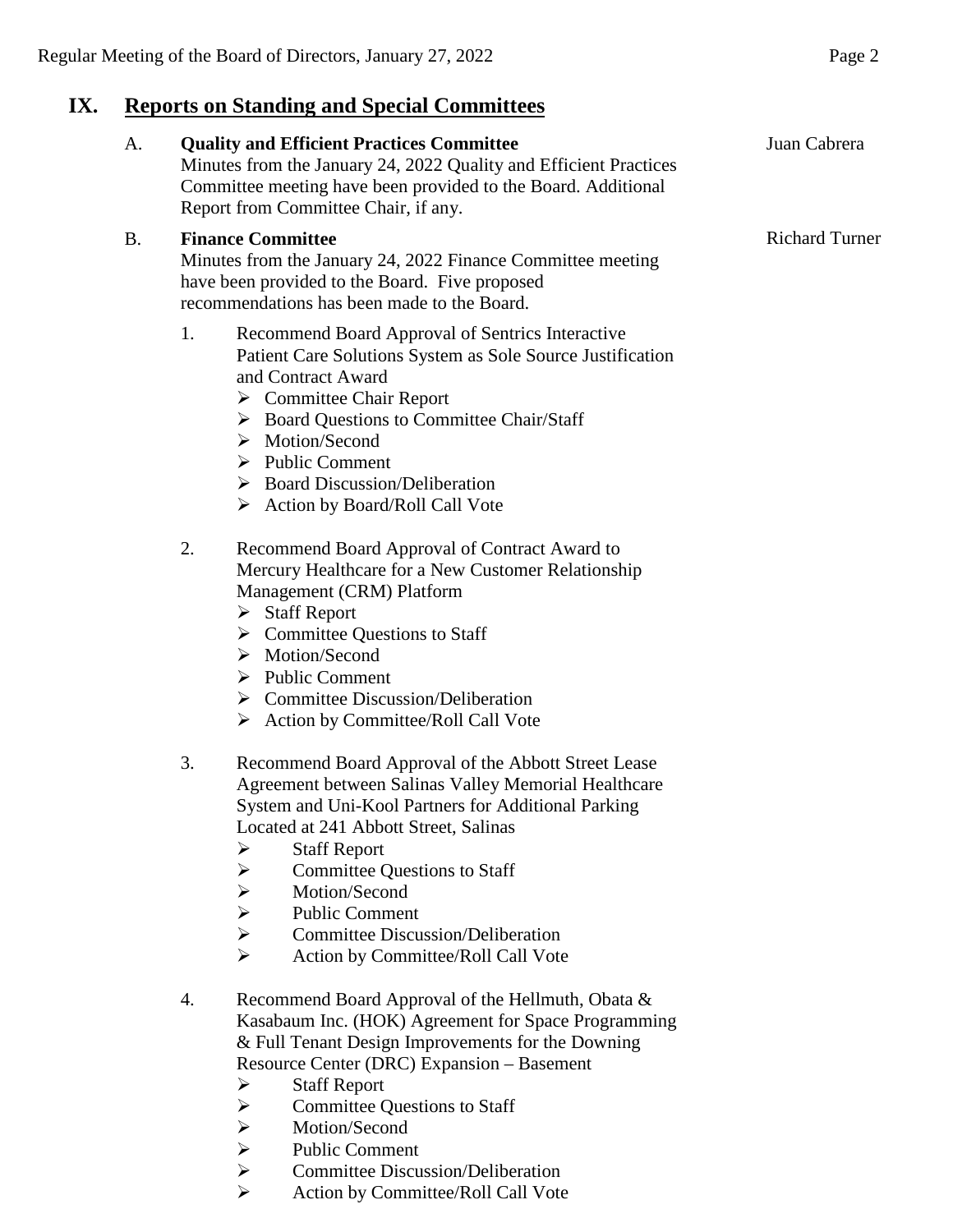### 5. Recommend Board Approval for the Purchase of Zoll Medical R Series ALS Defibrillators for all Hospital Based Departments

- $\triangleright$  Staff Report
- $\triangleright$  Committee Questions to Staff
- Motion/Second
- > Public Comment
- **►** Committee Discussion/Deliberation
- $\triangleright$  Action by Committee/Roll Call Vote

# C. **Personnel, Pension and Investment Committee**

Regina M. Gage

Minutes from the January 25, 2022 Personnel, Pension and Investment Committee meeting have been provided to the Board. Three proposed recommendation has been made to the Board.

- 1. Recommend Board Approval of (i) the Findings Supporting Recruitment of Ryan Griggs, DO (ii) the Contract Terms for Dr. Griggs' Recruitment Agreement, and (iii) the Contract Terms for Dr. Griggs' Urology Professional Services Agreement
	- Staff Report
	- $\triangleright$  Committee Questions to Staff
	- > Motion/Second
	- $\triangleright$  Public Comment
	- $\triangleright$  Committee Discussion/Deliberation
	- $\triangleright$  Action by Committee/Roll Call Vote
- 2. Consider Recommendation for Board Approval of (i) the Findings Supporting Recruitment of Alison Tammany, MD (ii) the Contract Terms for Dr. Tammany's Recruitment Agreement, and (iii) the Contract Terms for Dr. Tammany's General Surgery & Colorectal Surgery Professional Services Agreement
	- $\triangleright$  Staff Report
	- $\triangleright$  Committee Questions to Staff
	- > Motion/Second
	- $\triangleright$  Public Comment
	- $\triangleright$  Committee Discussion/Deliberation
	- $\triangleright$  Action by Committee/Roll Call Vote
- 3. Consider Recommendation for Board Approval of Findings Supporting Recruitment of Physicians to Community Medical Groups and Practices and Approval of Recruitment **Incentives** 
	- Staff Report
	- **►** Committee Questions to Staff
	- > Motion/Second
	- $\triangleright$  Public Comment
	- $\triangleright$  Committee Discussion/Deliberation
	- $\triangleright$  Action by Committee/Roll Call Vote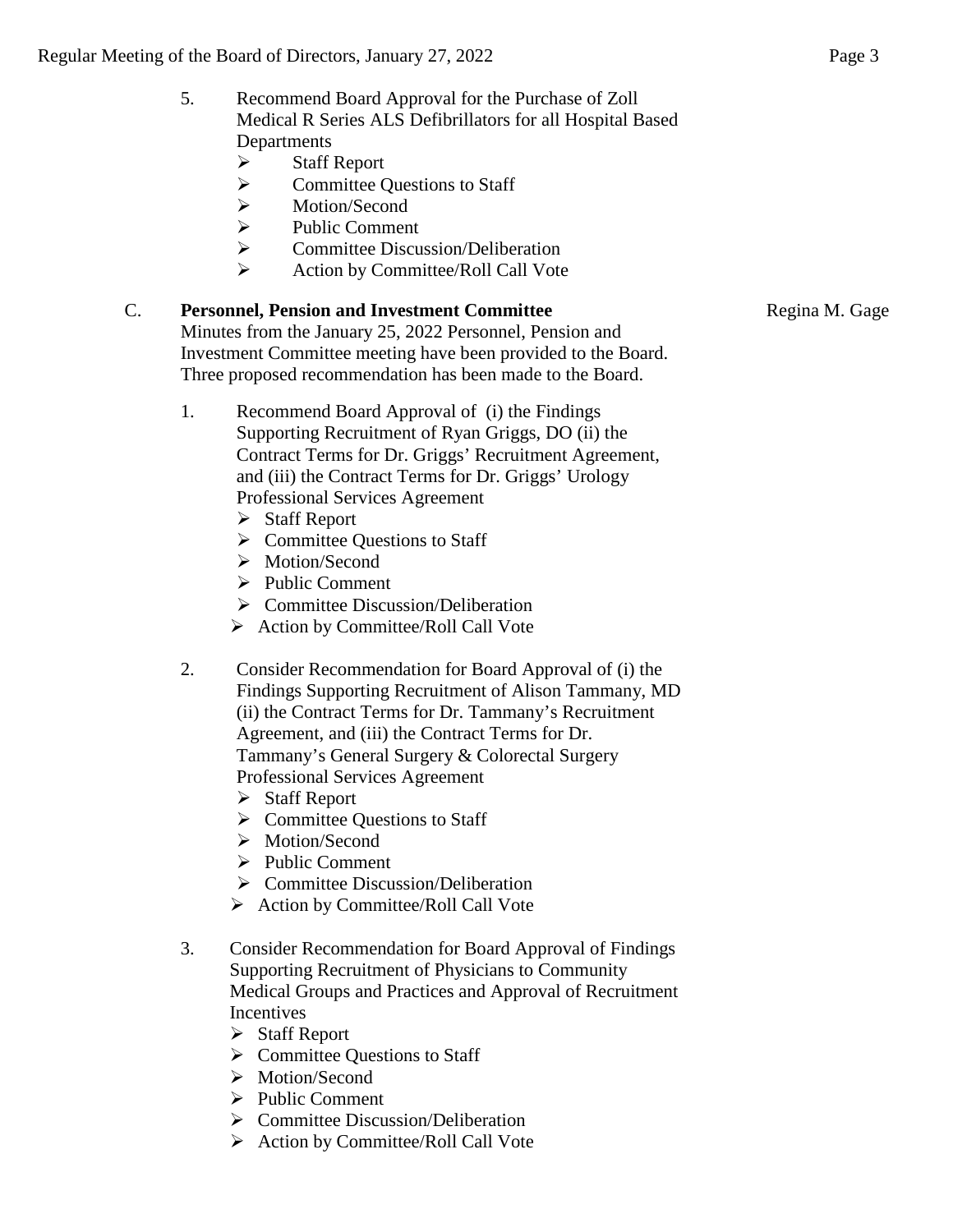- **X. Consider Board Resolution No. 2022-01 Proclaiming a Local Emergency, Ratifying the Proclamation of a State of Emergency by Governor's State of Emergency Declaration March 4, 2020, and Authorizing Remote Teleconference Meetings for the Period January 27, 2022 through February 28, 2022** 
	- $\triangleright$  Report by District Legal Counsel
	- ▶ Board Questions to District Legal Counsel/Staff
	- > Motion/Second
	- $\triangleright$  Public Comment
	- Board Discussion/Deliberation
	- ▶ Action by Board/Roll Call Vote

# **XI. Report on Behalf of the Medical Executive Committee (MEC) Meeting of January 13, 2022, and Recommendations for Board Approval of the following:**

- A. From the Credentials Committee:
	- 1. Credentials Committee Report
- B. From the Interdisciplinary Practice Committee:
	- 1. Interdisciplinary Practice Committee Report
- C. Policies:
	- 1. Physician Orders for Life Sustaining Treatment (POLST)
- D. Bylaws:
	- 1. Deletion of Article 9.4.6
	- 2. Revision of Articles 10.9.1, 10.9.2 and 10.9.3
- $\triangleright$  Chief of Staff Report
- ▶ Board Questions to Chief of Staff
- > Motion/Second
- $\triangleright$  Public Comment
- $\triangleright$  Board Discussion/Deliberation
- $\triangleright$  Action by Board/Roll Call Vote

#### **XII. Extended Closed Session** (if necessary)

(See Attached Closed Session Sheet Information)

### **XIII. Adjournment** – The next Regular Meeting of the Board of Directors is scheduled for **Thursday, February 24, 2022, at 4:00 p.m.**

The complete Board packet including subsequently distributed materials and presentations is available at the Board Meeting and in the Human Resources Department of the District. All items appearing on the agenda are subject to action by the Board. Staff and Committee recommendations are subject to change by the Board.

Notes: Requests for a disability related modification or accommodation, including auxiliary aids or services, in order to attend or participate in a meeting should be made to the Executive Assistant during regular business hours at 831-755-0741. Notification received 48 hours before the meeting will enable the District to make reasonable accommodations.

Theodore Kaczmar, Jr., M.D.

Counsel

Victor Rey, Jr.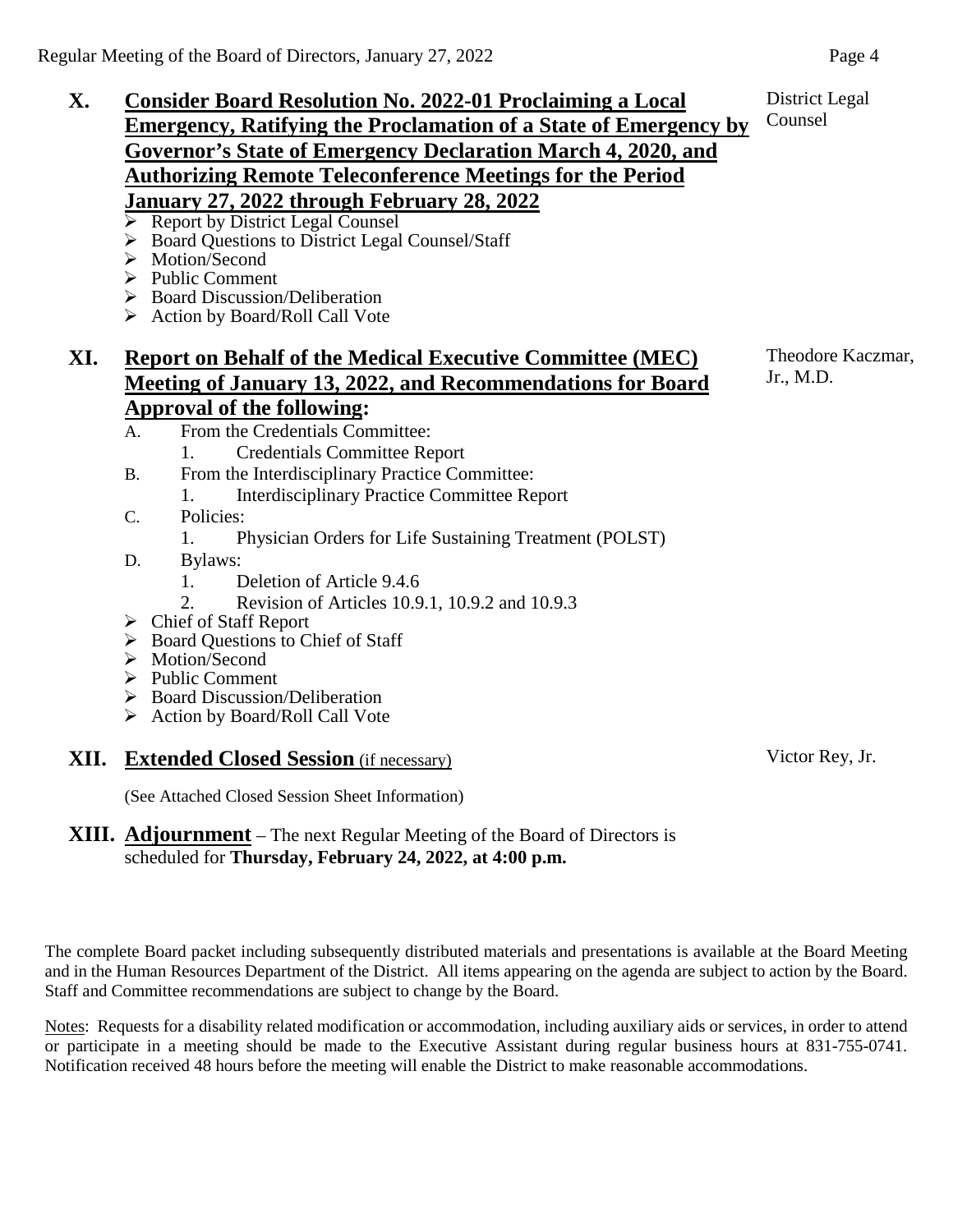#### **SALINAS VALLEY MEMORIAL HEALTHCARE SYSTEM BOARD OF DIRECTORS AGENDA FOR CLOSED SESSION**

Pursuant to California Government Code Section 54954.2 and 54954.5, the board agenda may describe closed session agenda items as provided below. No legislative body or elected official shall be in violation of Section 54954.2 or 54956 if the closed session items are described in substantial compliance with Section 54954.5 of the Government Code.

## **CLOSED SESSION AGENDA ITEMS**

#### **[ ] LICENSE/PERMIT DETERMINATION** (Government Code §54956.7) **Applicant(s)**: (Specify number of applicants)

# **[ ] CONFERENCE WITH REAL PROPERTY NEGOTIATORS**

(Government Code §54956.8)

**Property:** (Specify street address, or if no street address, the parcel number or other unique reference, of the real property under negotiation):

**Agency negotiator:** (Specify names of negotiators attending the closed session):

**Negotiating parties**: (Specify name of party (not agent): **Under negotiation:** (Specify whether instruction to negotiator will concern price, terms of payment, or both):

## **[ ] CONFERENCE WITH LEGAL COUNSEL-EXISTING LITIGATION**

(Government Code §54956.9(d)(1))

**Name of case:** (Specify by reference to claimant's name, names of parties, case or claim numbers):

 $\frac{1}{\sqrt{2}}$ , or

**Case name unspecified:** (Specify whether disclosure would jeopardize service of process or existing settlement negotiations):

#### **[ ] CONFERENCE WITH LEGAL COUNSEL-ANTICIPATED LITIGATION** (Government Code §54956.9)

Significant exposure to litigation pursuant to Section 54956.9(d)(2) or (3) (Number of potential cases): Additional information required pursuant to Section 54956.9(e): Initiation of litigation pursuant to Section 54956.9(d)(4) (Number of potential cases):

## **[ ] LIABILITY CLAIMS**

(Government Code §54956.95)

**Claimant:** (Specify name unless unspecified pursuant to Section 54961):

**Agency claimed against**: (Specify name):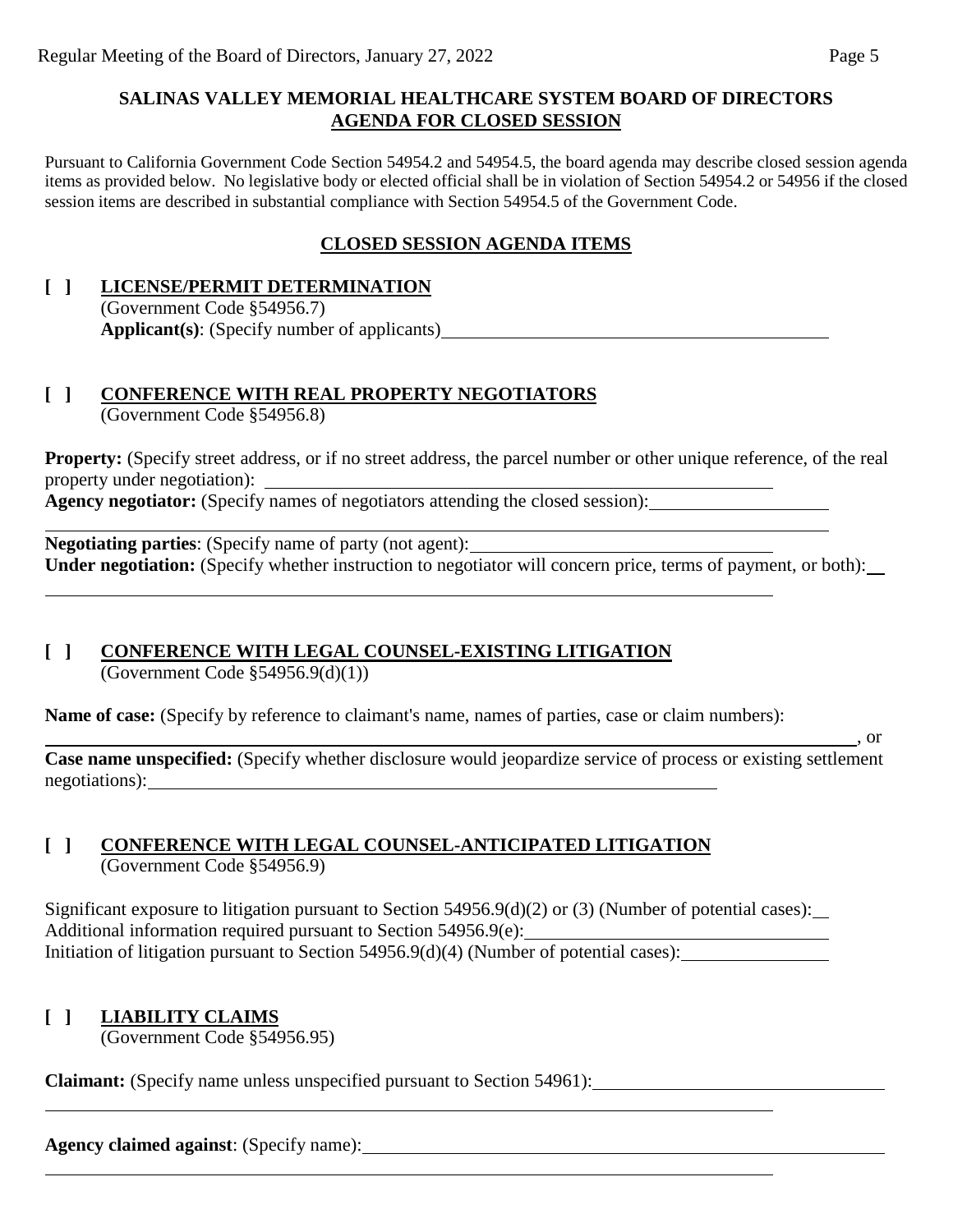# **[ ] THREAT TO PUBLIC SERVICES OR FACILITIES**

# (Government Code §54957)

**Consultation with**: (Specify name of law enforcement agency and title of officer):

# **[ ] PUBLIC EMPLOYEE APPOINTMENT**

(Government Code §54957)

**Title**: (Specify description of position to be filled):

# **[ ] PUBLIC EMPLOYMENT**

(Government Code §54957)

**Title:** (Specify description of position to be filled):

# **[ ] PUBLIC EMPLOYEE PERFORMANCE EVALUATION**

(Government Code §54957)

**Title:** (Specify position title of employee being reviewed):

### **[ ] PUBLIC EMPLOYEE DISCIPLINE/DISMISSAL/RELEASE**

(Government Code §54957) (No additional information is required in connection with a closed session to consider discipline, dismissal, or release of a public employee. Discipline includes potential reduction of compensation.)

# **[ X ] CONFERENCE WITH LABOR NEGOTIATOR**

(Government Code §54957.6)

**Agency designated representative:** (Specify name of designated representatives attending the closed session): Pete Delgado

**Employee organization**: (Specify name of organization representing employee or employees in question): National Union of Healthcare Workers, California Nurses Association, Local 39, ESC Local 20, or

**Unrepresented employee**: (Specify position title of unrepresented employee who is the subject of the negotiations):

# **[ ] CASE REVIEW/PLANNING**

(Government Code §54957.8)

(No additional information is required to consider case review or planning.)